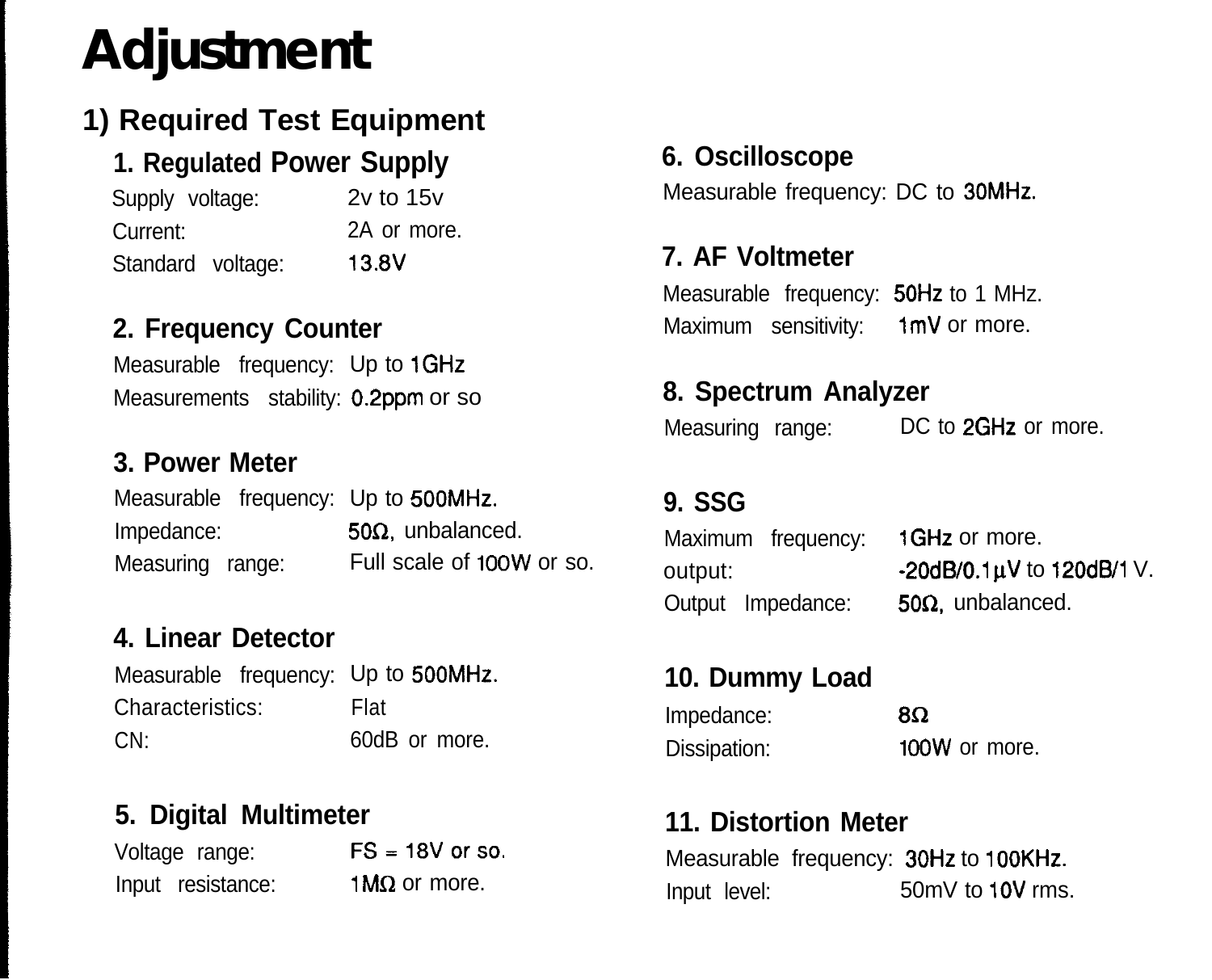# 2) Adjustment for DJ580T/TD

### **TX-RX Common Adjustment**

| Item                     | Condition | <b>Measurement</b>    |               | <b>Adjustment</b> |  |                     | Specifications/    |
|--------------------------|-----------|-----------------------|---------------|-------------------|--|---------------------|--------------------|
|                          |           | <b>Test-equipment</b> | Termina IUnit |                   |  | <b>Parts Method</b> | <b>Remarks</b>     |
| <b>Backup</b><br>Voltage | Power off | Digital multimeter    | D116<br>TP3   |                   |  |                     | Check 2.8V or more |

#### **PLL Adjustment**

| <b>Item</b>            | Condition                                           | <b>Measurement</b>    |                 | <b>Adjustment</b> |              |               | <b>Specifications</b> |
|------------------------|-----------------------------------------------------|-----------------------|-----------------|-------------------|--------------|---------------|-----------------------|
|                        |                                                     | <b>Test-equipment</b> | Terminal I Unit |                   | <b>Parts</b> | <b>Method</b> | <b>Remarks</b>        |
| Reference<br>Frequency | Frequency:<br>445.00MHz<br>PTT: ON                  | Frequency Counter     | ANTI            | <b>RF</b>         | <b>TC406</b> |               | 445.00000MH           |
| UHF TX<br><b>VCO</b>   | Frequency:<br>445.00MHz<br>PTT: ON<br>Power: Middle | Digital multimeter    | TP <sub>1</sub> | U-VCO             | L433         |               | $1.5 - 1.7V$          |
| UHF RX<br><b>VCO</b>   | Frequency:<br>445.00MHz                             | Digital<br>multimeter | TP <sub>1</sub> | $U - VCO$         | L432         |               | $1.8 - 2.2V$          |
| <b>VHF VCO</b>         | Frequency:<br>145.00MHz                             | Digital<br>multimeter | TP <sub>2</sub> | N-VCO             | L441         |               | $2.0 \div 2.1$ V      |

#### RX Adjustment

|                               | <b>Condition</b>                                                | <b>Measurement</b>                                      |           | <b>Adjustment</b> |                              |                       | <b>Specifications</b>                    |
|-------------------------------|-----------------------------------------------------------------|---------------------------------------------------------|-----------|-------------------|------------------------------|-----------------------|------------------------------------------|
| ltem                          |                                                                 | <b>Test-equipment</b>                                   | ermina    | <b>Unit</b>       | <b>Parts</b>                 | Met hod               | <b>Remarks</b>                           |
| <b>Receive</b><br>Sensitivity | Freq: 445.05MHz<br>SSG mod: 1KHz<br>Power Supply<br>Voltage: 6V |                                                         |           | RF                | <b>TC401</b><br><b>TC405</b> | 12dB<br>SINAD:<br>MAX | 12dB SINAD<br>$-7.5$ db $\mu$ V<br>(EMF) |
|                               | Freq: 145.05MHz<br>SSG mod: 1KHz<br>Power Supply<br>Voltage: 6V | SSG<br>Oscilloscope<br>AF Voltmeter<br>Distortion meter | <b>SP</b> | RF                | L422,<br>L424<br>L428        | 12dB<br>SINAD:<br>MAX | 12dB SINAD<br>$-7.5$ db $\mu$ V<br>(EMF) |
| S Meter                       | Freq: 445.05MHz<br>SSG output: 15dBuV<br>(EMF)                  |                                                         |           | IF                | <b>VR103</b>                 | Full                  | $+10 -$<br>+25d B $\mu$ V<br>(EMF)       |
|                               | Freq: 145.05MHz<br>SSG output: $15dB\mu V$<br>(EMF)             |                                                         |           | IF                | <b>VR104</b>                 | Full                  | $+10 -$<br>+25dBµV<br>(EMF)              |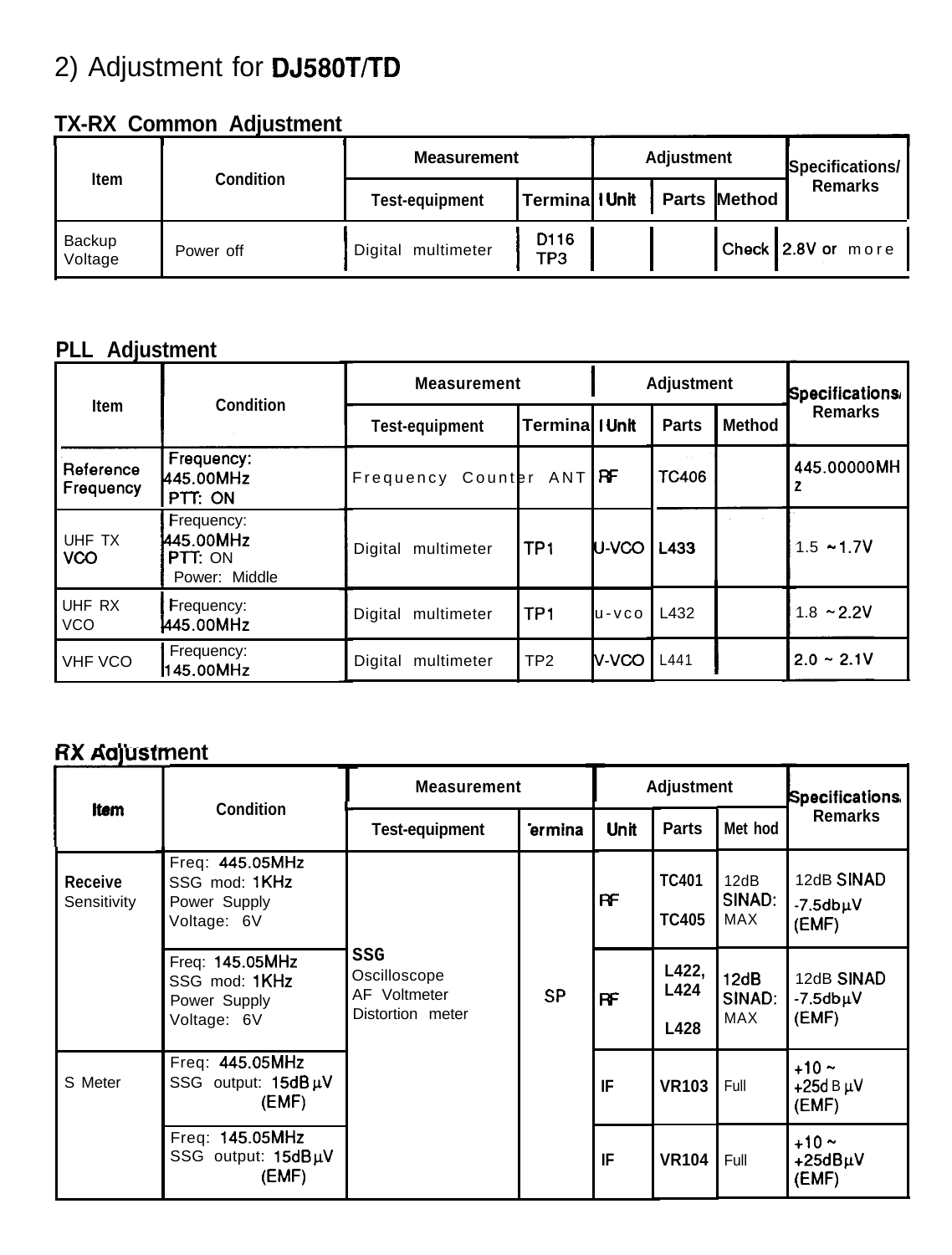# **TX Adiustment**

| item                   | Condition                                                                       | <b>Measurement</b>                  |         | Adjustment                |              |                 | ipecifications           |
|------------------------|---------------------------------------------------------------------------------|-------------------------------------|---------|---------------------------|--------------|-----------------|--------------------------|
|                        |                                                                                 | <b>Test-equipment</b>               | erminal | Unit                      | <b>Parts</b> | <b>Pulethod</b> | <b>Remarks</b>           |
| <sup>3</sup> ower      | 1) Before adjustment                                                            |                                     | ANT     | IF                        | <b>VR109</b> | <b>MAX</b>      |                          |
|                        | 2) Freq: 445.00MHz<br>PTT: ON<br>Power: High                                    |                                     |         | <b>RF</b>                 | L402         |                 | spurious<br>below -60dBc |
|                        | 3) Freq: 445.00MHz<br>PTT: ON<br>Power: High                                    |                                     |         | IF                        | <b>VR109</b> |                 | $5.0 - 5.3W$             |
|                        | 4) Freq: 445.00MHz<br>PTT: ON<br>Power: Middle                                  | Power meter<br>Spectrum             |         | IF                        | <b>VR108</b> |                 | 1.0W                     |
|                        | 5) Freq: 445.00MHz<br>PTT: ON<br>Power: Low                                     | <b>Arnalyzer</b>                    |         | IF                        | <b>VR110</b> |                 | $0.1 - 0.25W$            |
|                        | 6) Freq: 145.00MHz<br>PTT: ON<br>Power: High                                    |                                     |         | <b>RF</b>                 | <b>VR401</b> |                 | $5.0 - 5.3W$             |
|                        | 7) Freq: 145.00MHz<br>PTT: ON<br>Power: Middle                                  |                                     |         |                           |              | Check           | $0.8 - 1.5W$             |
|                        | 8) Freq: 145.00MHz<br>PTT: ON<br>Power: Low                                     |                                     |         |                           |              | Check           | $0.1 - 0.6W$             |
| <b>JEV</b>             | 1) Freq: 445.00MHz<br>AG output: 1KHz,<br>-3CdBm<br>PTT: ON<br>Power: Low       |                                     |         | IF                        | <b>VR105</b> |                 | 4.7KHz/DEV               |
|                        | 2) Freq: 145.00MHz<br>AG output: 1KHz,<br>$-30$ d $Bm$<br>PTT: ON<br>Power: Low | Power meter<br>AG<br>Liner detector | ANT     | IF                        | <b>VR106</b> |                 | 4.7KHz/DEV               |
| <b>)TMF</b>            | Freq: 445.00MHz<br>PTT: ON<br>Power: Low<br>Push "1" key on keypad              |                                     |         | $\mathsf{IF}$             | <b>7R107</b> |                 | <b>KHz/DEV</b>           |
| <b>CCSS</b><br>88.5Hz) | Freq: 445.00MHz<br>PTT: ON<br>Power: Low<br>with Tone SQL Unit                  |                                     |         | <b>Tone</b><br><b>SQL</b> | <b>JR701</b> |                 | 300Hz/DEV                |